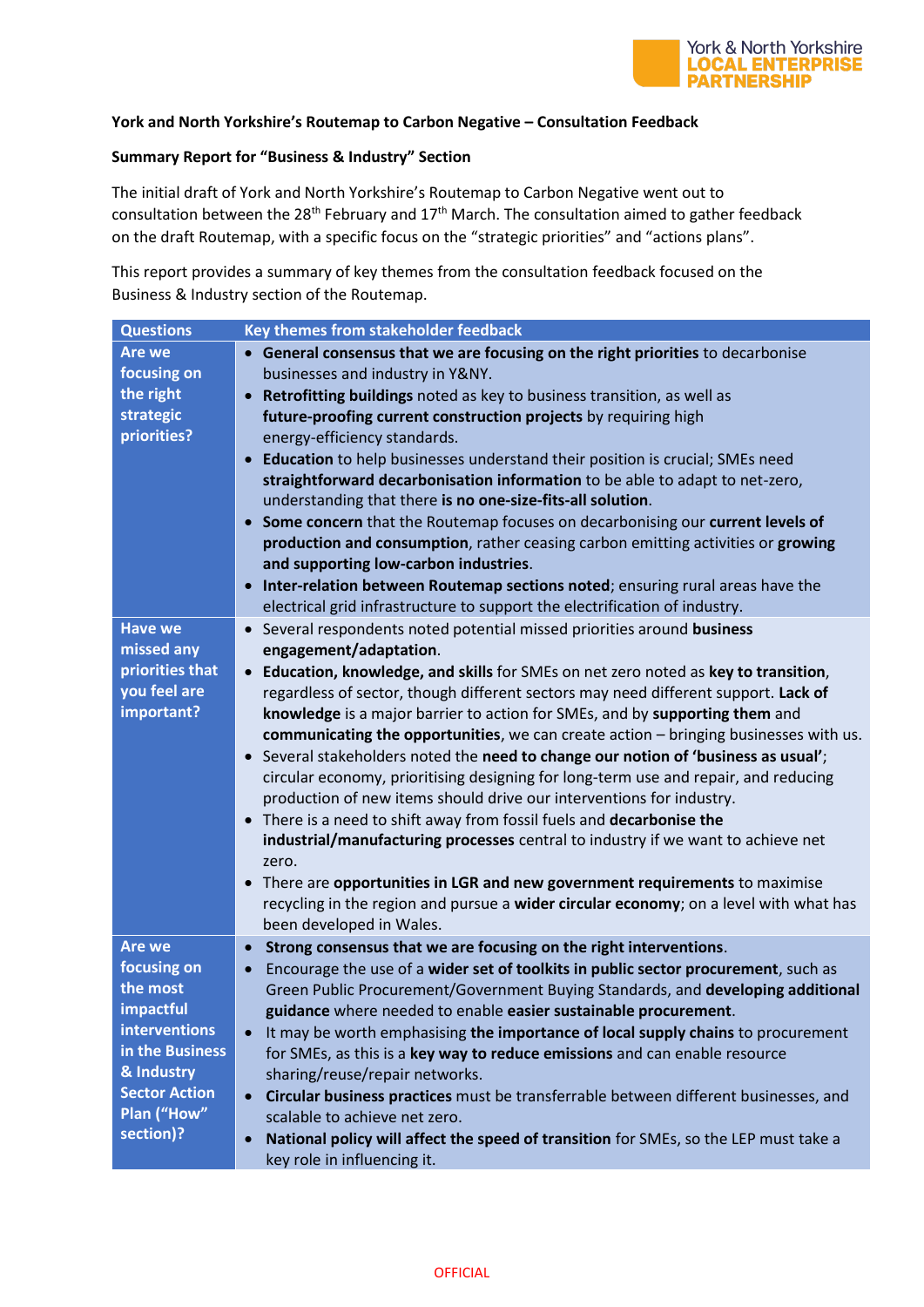## **York & North Yorkshire<br>LOCAL ENTERPRISE<br>PARTNERSHIP**

|                      | Must ensure cohesion between the 'one-stop-shop' (for businesses) energy<br>$\bullet$<br>intervention from Heat and Buildings section, and the SME net zero programme, to<br>avoid duplicating programmes. |
|----------------------|------------------------------------------------------------------------------------------------------------------------------------------------------------------------------------------------------------|
| Do you feel          | Multiple stakeholders were concerned that there were no interventions relating<br>$\bullet$                                                                                                                |
|                      |                                                                                                                                                                                                            |
| there are any        | specifically to the tourism and hospitality industry, which is a major sector for YNY.                                                                                                                     |
| gaps in the          | Two key factors were noted as being necessary to change; decarbonising transport                                                                                                                           |
| <b>interventions</b> | and supporting SMEs to reduce carbon and offer visitors lower-impact choices.                                                                                                                              |
| to ensure York       | Although they will be encompassed by the SME Net Zero programme, targeted                                                                                                                                  |
| & North              | interventions may be needed.                                                                                                                                                                               |
| <b>Yorkshire</b>     | Significant interest in the potential for developing CE supply chain opportunities for                                                                                                                     |
|                      | $\bullet$                                                                                                                                                                                                  |
| reaches net          | SMEs, to assist with emission, waste, and cost reduction and wider bottom-up                                                                                                                               |
| zero by 2034         | greening of supply chains. Businesses need to be encouraged to collaborate, with                                                                                                                           |
| and carbon           | the Circular Business Champions network leveraging the engagement of existing                                                                                                                              |
| negative by          | business networks.                                                                                                                                                                                         |
| 2040?                | Potential role to inform consumers on the impact their choices can have, and<br>$\bullet$                                                                                                                  |
|                      | encourage them to shop locally to make CE business models more widespread and                                                                                                                              |
|                      |                                                                                                                                                                                                            |
|                      | aid transition.                                                                                                                                                                                            |
|                      | We must ensure our places have the right infrastructure and services to retain the<br>$\bullet$                                                                                                            |
|                      | decarbonisation benefits of homeworking.                                                                                                                                                                   |
|                      | There was some concern that the interventions for SMEs don't target critical<br>$\bullet$                                                                                                                  |
|                      | barriers such as cost and skills, particularly with a significant skills shift needed to                                                                                                                   |
|                      | reach net zero.                                                                                                                                                                                            |
|                      |                                                                                                                                                                                                            |
|                      | Clear and consistent policy is key to creating change; the proposed devolution and<br>$\bullet$                                                                                                            |
|                      | formation of a Mayoral Combined Authority could offer us opportunities to develop                                                                                                                          |
|                      | the policies needed.                                                                                                                                                                                       |
|                      | Ensuring there is a mix of business types - both offices and light<br>$\bullet$                                                                                                                            |
|                      | engineering/production - on business parks to help retain and build a variety of                                                                                                                           |
|                      |                                                                                                                                                                                                            |
|                      | sectors in the region.                                                                                                                                                                                     |
| <b>Please detail</b> | Some inconsistency was noted in the structure of the interventions compared to<br>$\bullet$                                                                                                                |
| below any            | the other sections, and one stakeholder requested clarity on the national green                                                                                                                            |
| further              | procurement guidelines and how local public sector procurement could be utilised                                                                                                                           |
| feedback that        | to encourage supply chains to decarbonise.                                                                                                                                                                 |
| you would like       | It was noted that funding and access to resources will be critical for this sector to                                                                                                                      |
| to provide on        |                                                                                                                                                                                                            |
|                      | decarbonise. Increased solar PV deployment on new industrial premises will need to                                                                                                                         |
| this section.        | be implemented via changes in Local Plan reviews, preferably backed by national                                                                                                                            |
|                      |                                                                                                                                                                                                            |
|                      | policy.                                                                                                                                                                                                    |
|                      | It was noted by one stakeholder that most commercial properties are controlled by<br>$\bullet$                                                                                                             |
|                      |                                                                                                                                                                                                            |
|                      | landlords who may be reticent to retrofit.                                                                                                                                                                 |
| <b>Key Actions</b>   | All feedback has been reviewed and will be addressed where deemed appropriate and                                                                                                                          |
|                      | feasible. Headline actions from the consultation include:                                                                                                                                                  |
|                      |                                                                                                                                                                                                            |
|                      | Update narrative and strategic priorities: to show linkages between other sections and                                                                                                                     |
|                      | emphasis on specific areas (including circular economy, building retrofit and SME-                                                                                                                         |
|                      |                                                                                                                                                                                                            |
|                      | specific challenges).                                                                                                                                                                                      |
|                      |                                                                                                                                                                                                            |
|                      | Further partner & stakeholder engagement:                                                                                                                                                                  |
|                      | LA Climate Action Leads: key challenges discussed at meeting $(10/05)$ -<br>$\bullet$                                                                                                                      |
|                      | including ensuring that decarbonising tourism is more prominent in the                                                                                                                                     |
|                      | Routemap.                                                                                                                                                                                                  |